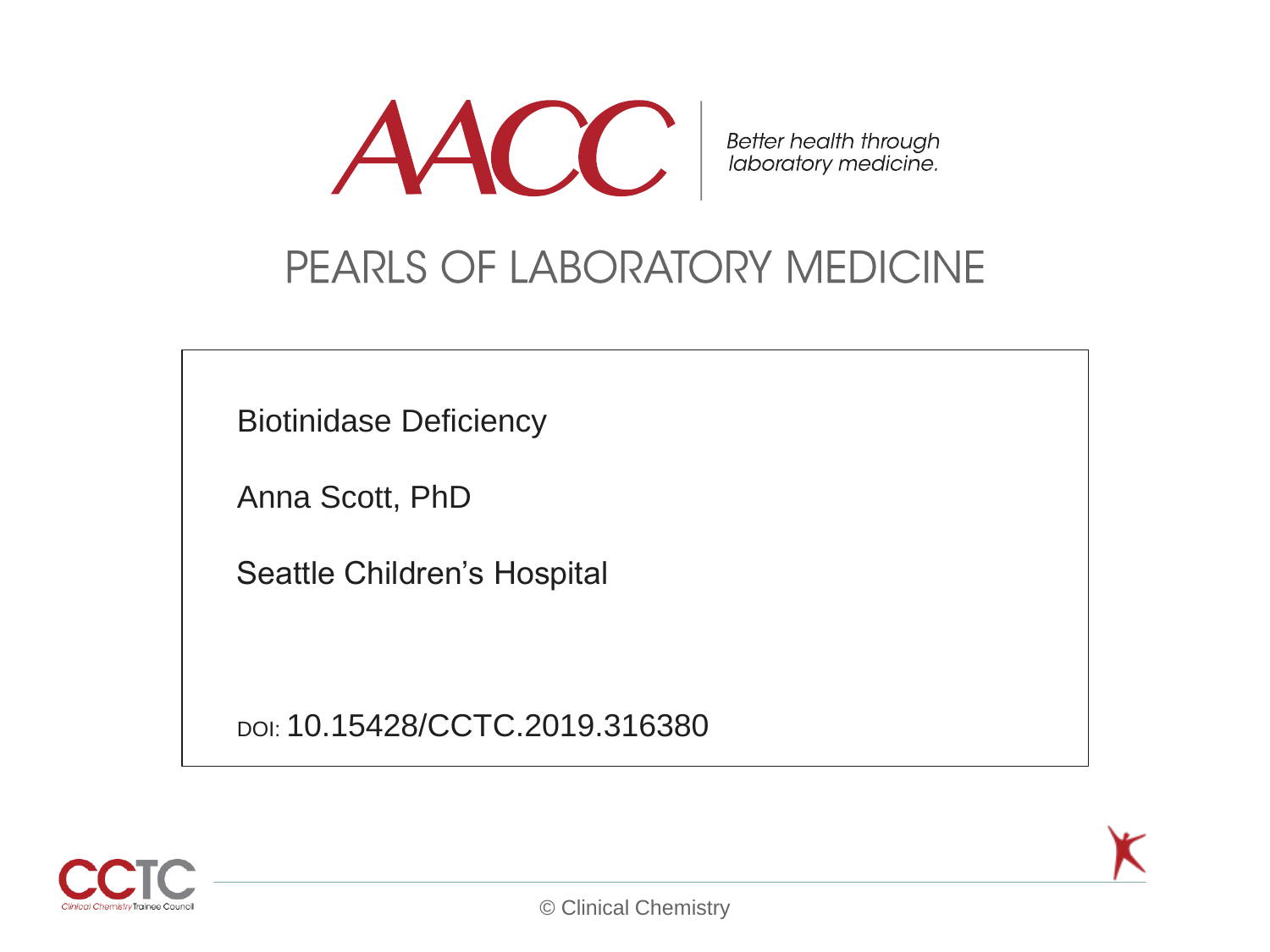

Better health through

#### **Biotinidase Deficiency- Lecture Overview**

- Background
	- o metabolic role and clinical features
- Clinical Testing
	- o Targeted and screening tests
- Newborn screening- changing patient outcomes!

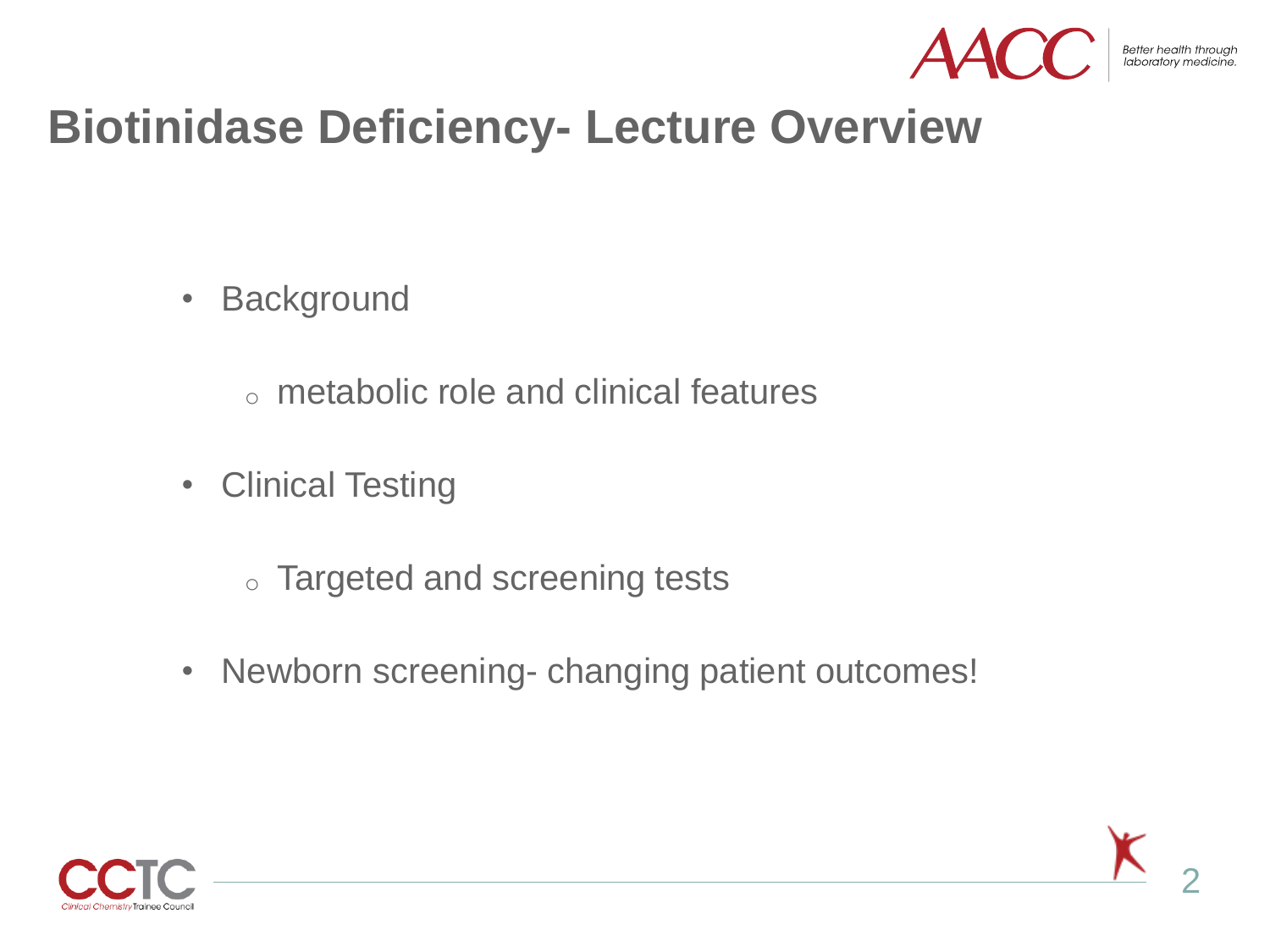

#### **Background**

• Inborn error of vitamin B7 (biotin) metabolism



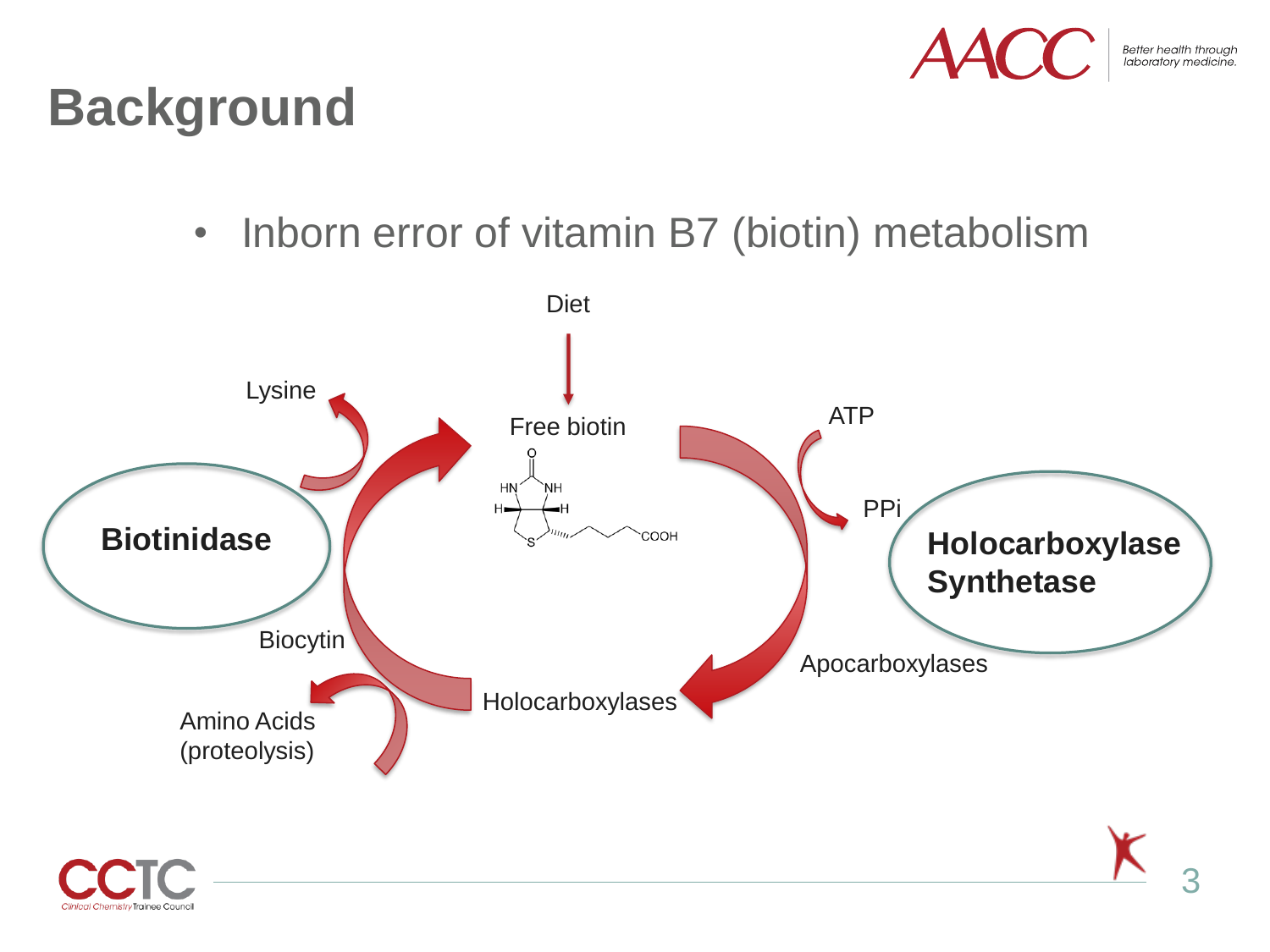

# **Clinical Symptoms and Therapy**

classic biotinidase deficiency- age of onset 2-5 months

- Alopecia
- Eczema
- Hearing/vision loss
- Acidosis
- Hyperammonemia
- Seizures
- Coma

Treat with high dose oral biotin! 5-20 mg/day

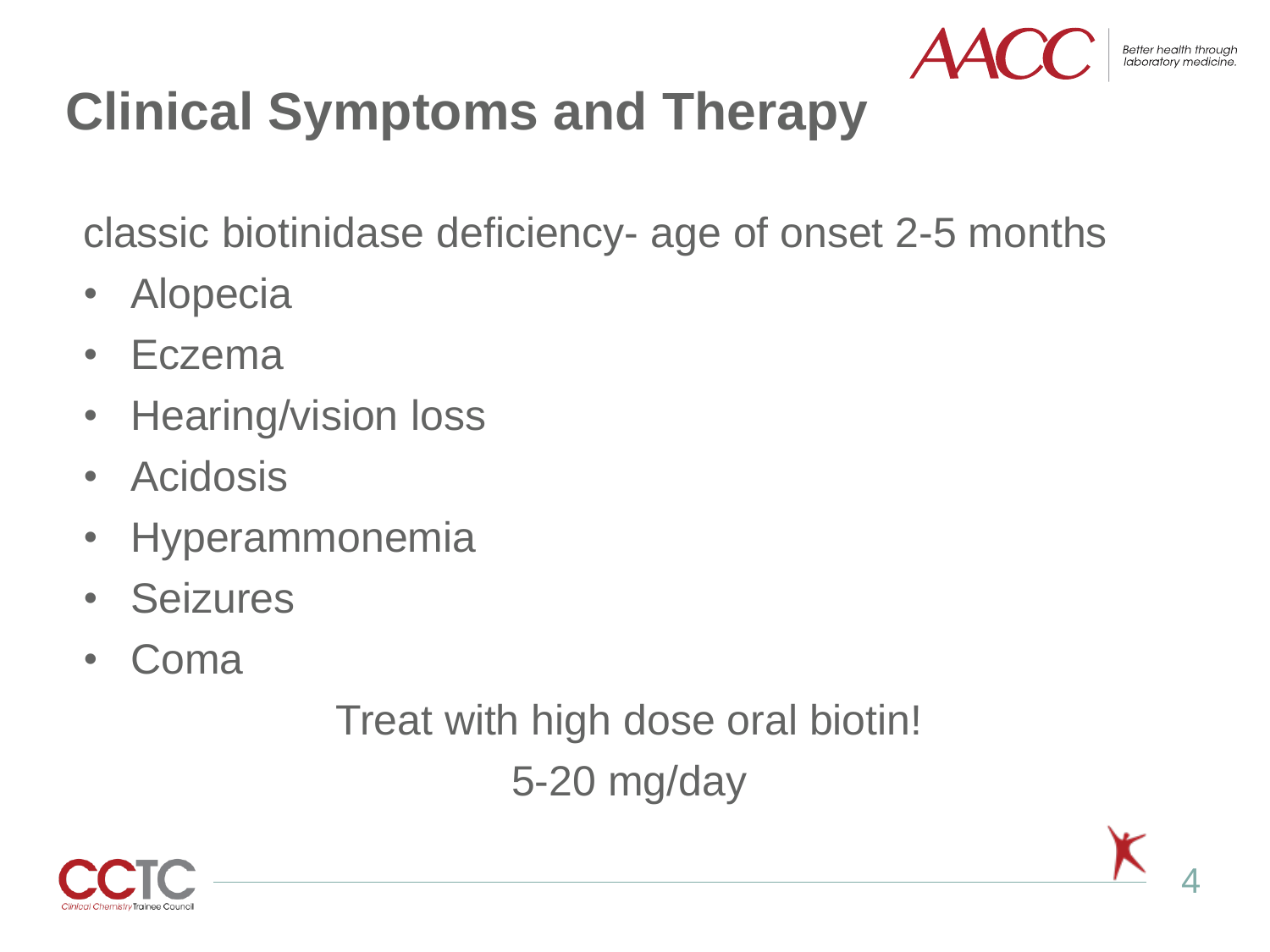

# **Inheritance and Disease Variation**

- Autosomal recessive inheritance
- 1:30,000-80,000 estimated incidence
- Classic/profound deficiency <10%
- Partial deficiency 10-30%
	- Need to treat varies by patient



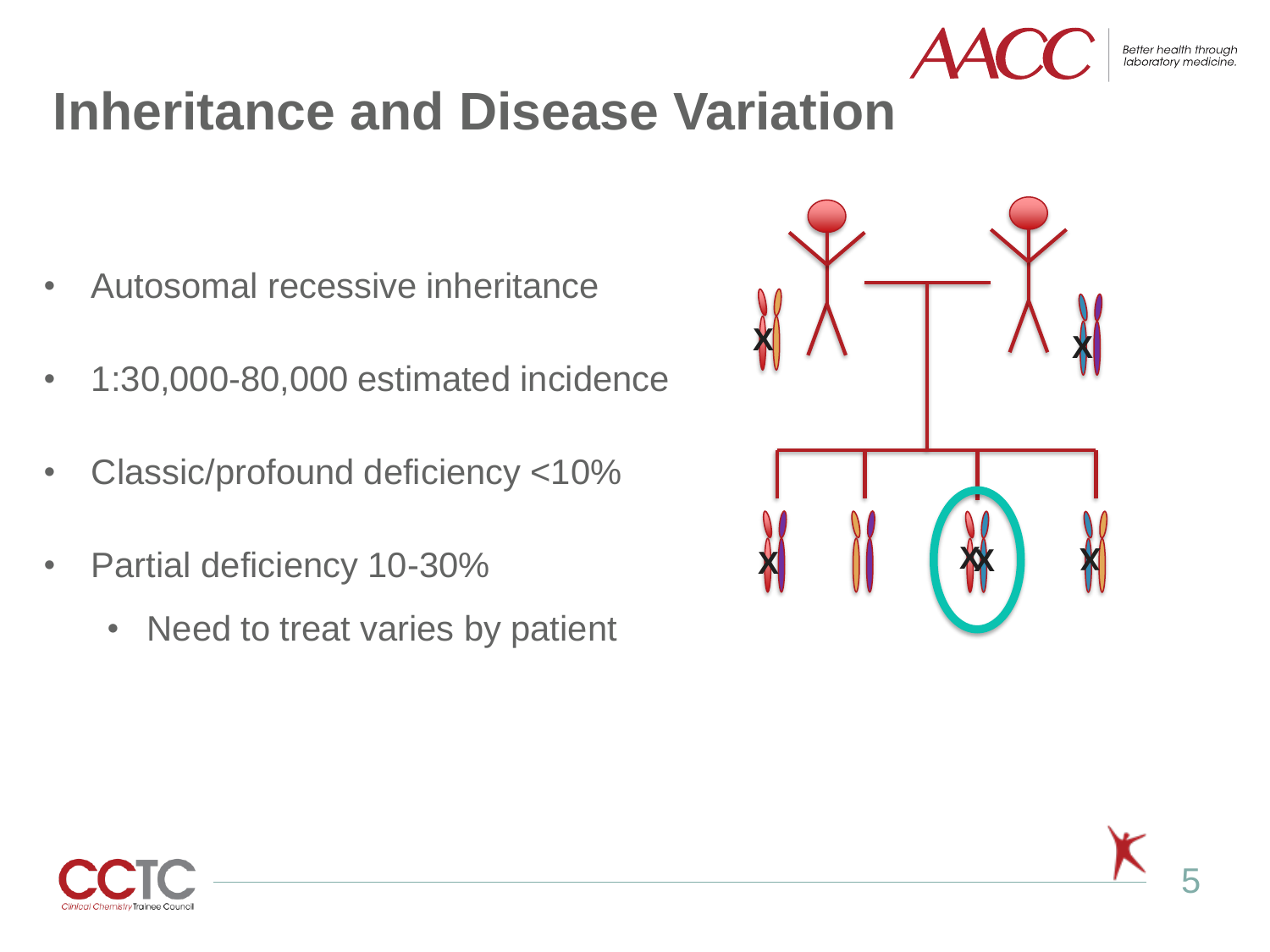## **Metabolic Role**



• Cofactor for 4 carboxylase enzymes



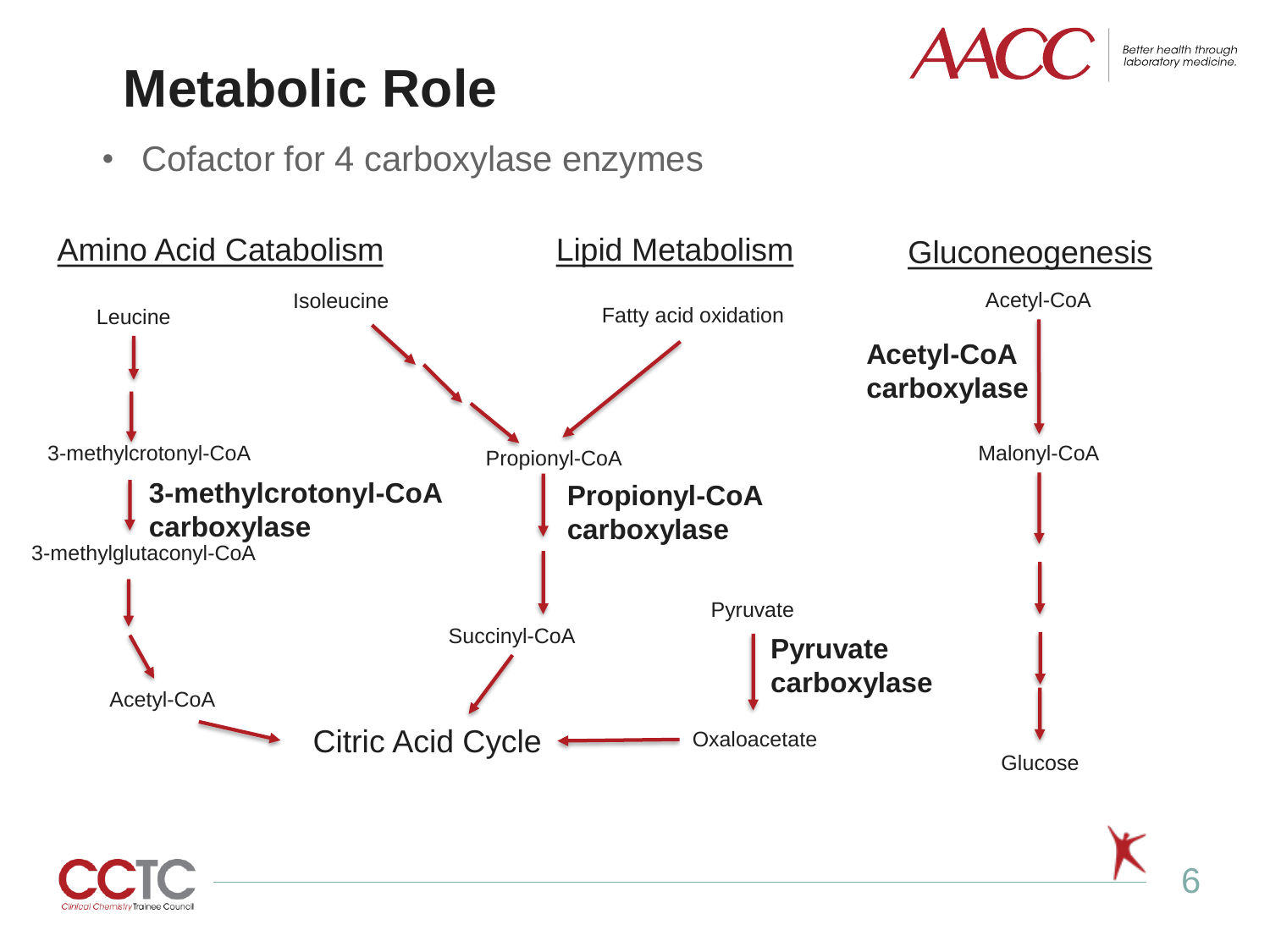# **Clinical Testing**



Better health through laboratory medi

7

- Biotinidase enzyme analysis
- Urine organic acids
- Plasma acylcarnitine profile
- DNA sequencing
	- Common variant (Asp444His) -> 50% activity



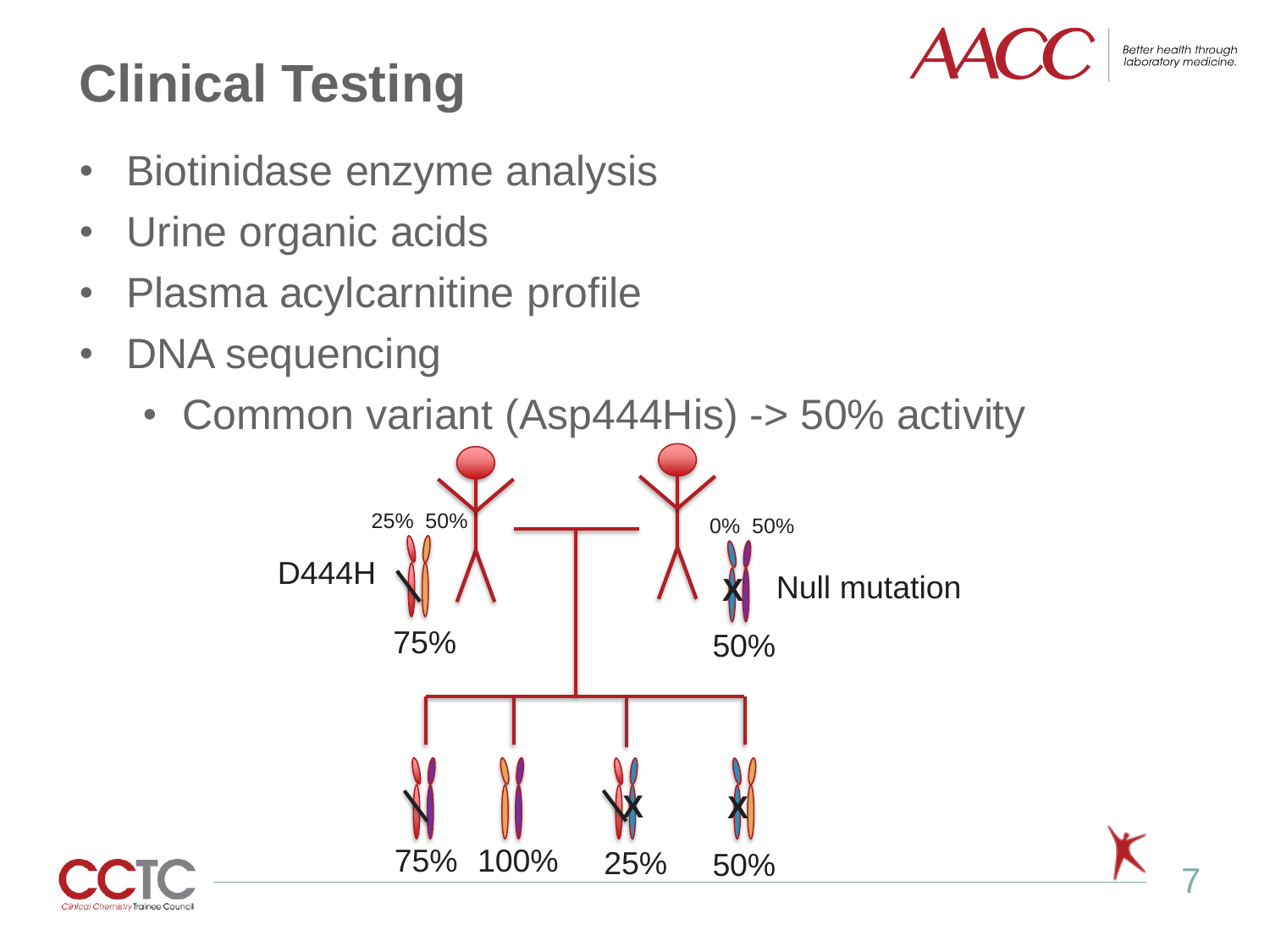# **Untargeted Evaluation**



#### • Urine organic acid analysis and Plasma Acylcarnitine Profile

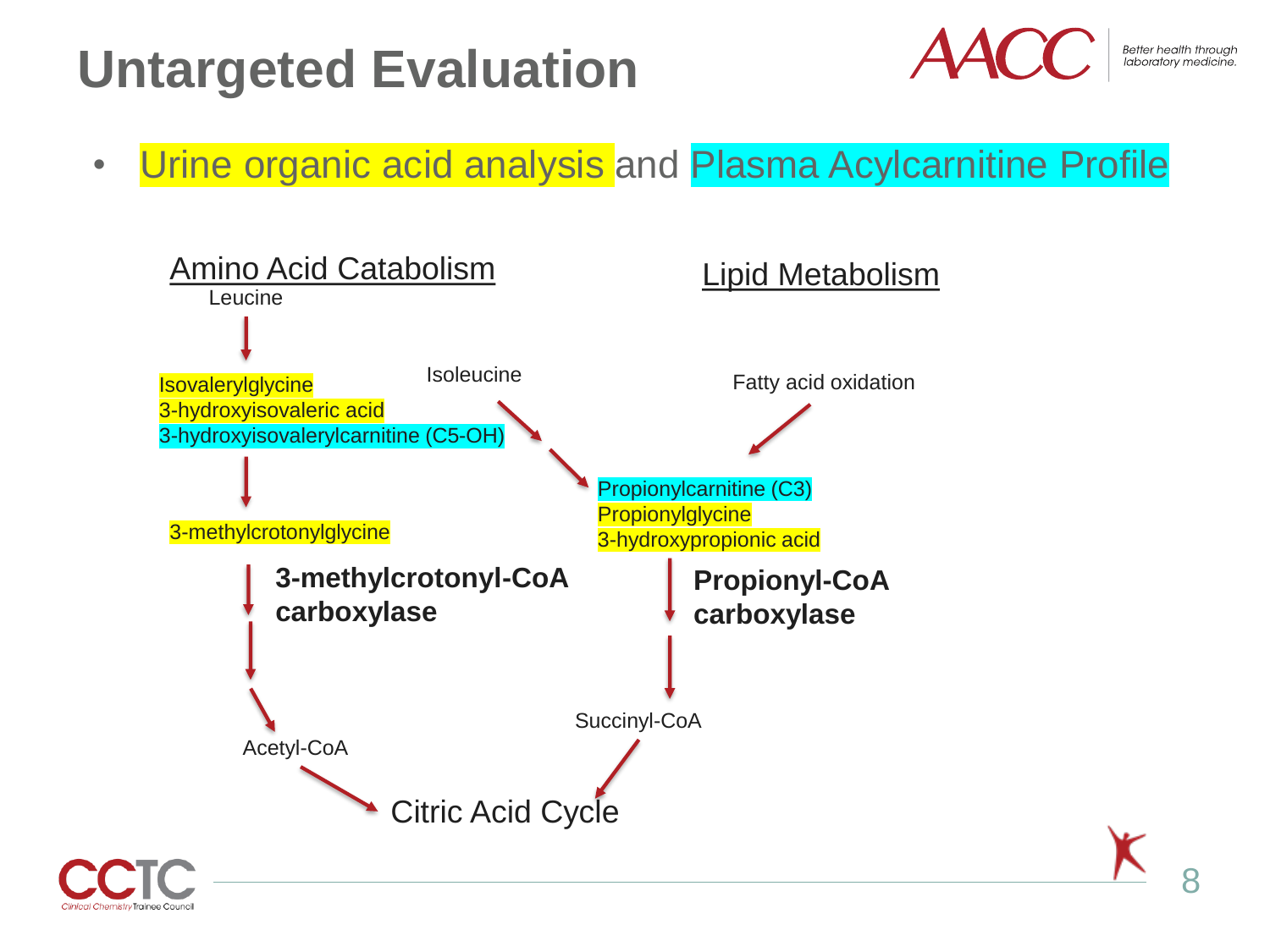# **Enzyme Activity**



Better health through<br>laboratory medicine.

Biotin-4-amidobenzoic acid + biotinidase  $\rightarrow$  4-amidobenzoic acid

4-amidobenzoic acid+ Na nitrite + N-(1-naphthyl)ethylenediamine dihydrochloride → Mauve color!

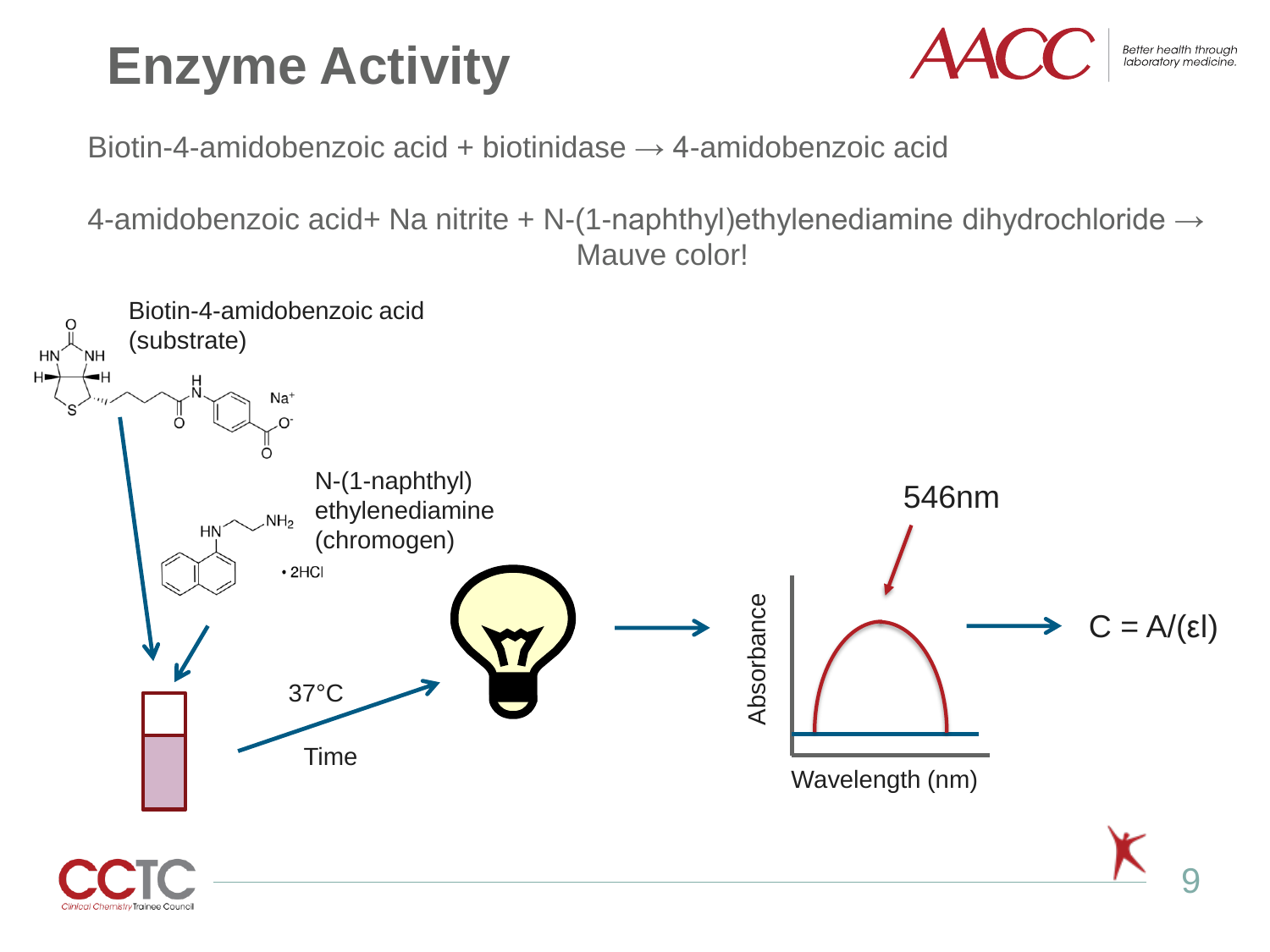# **Assay Controls**



Better health through

- Batch controls
	- Normal
	- Deficient
	- Patient blanks (endogenous interference)
- Shipping/Sample Controls
	- 2<sup>nd</sup> individual (presumably normal)
	- Test 2<sup>nd</sup> enzyme



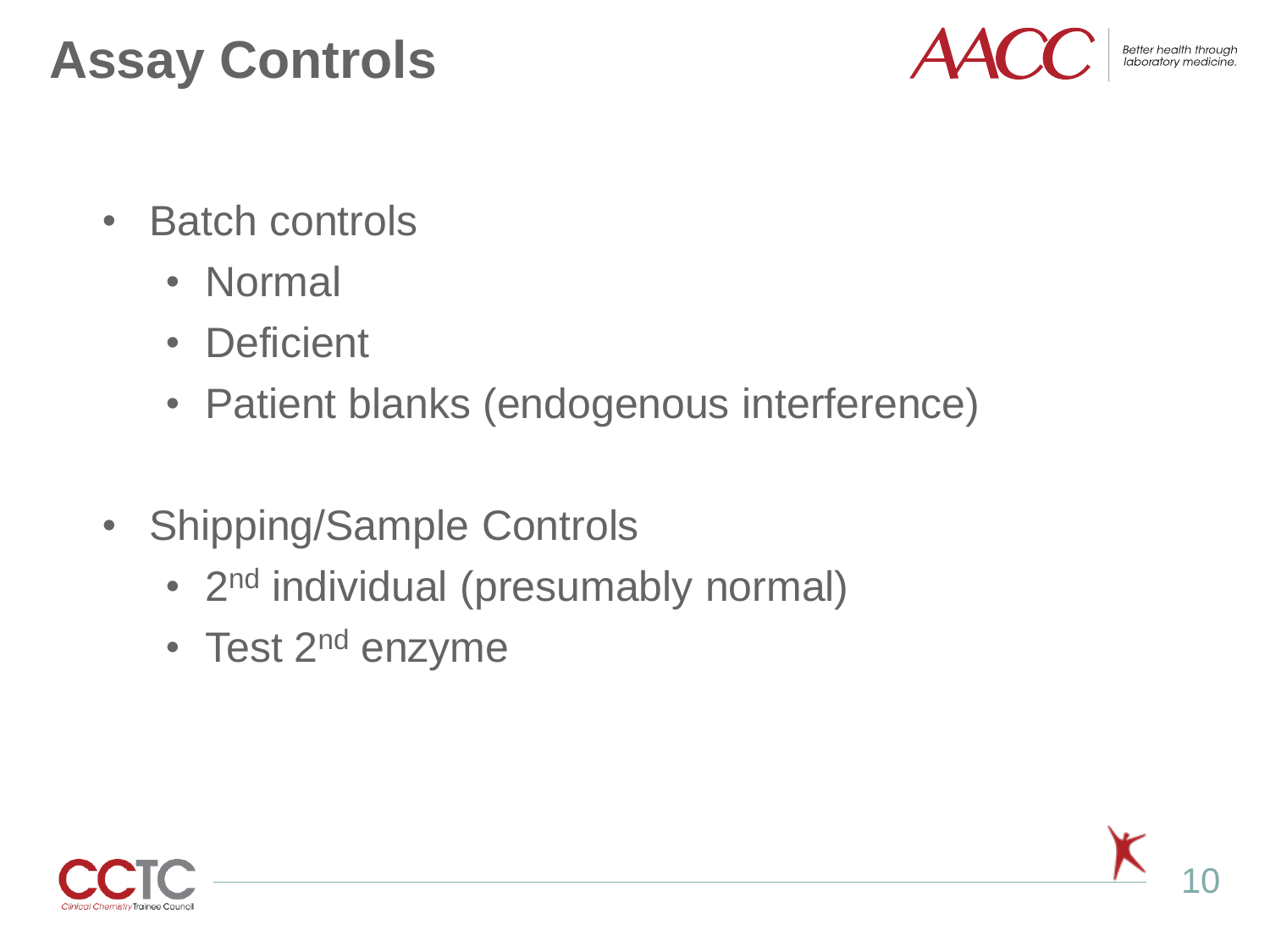#### **Interference Effects**



- Sample Handling
	- Excess heat/humidity
	- Incomplete drying of blood spot card
	- Delayed plasma processing
	- Repeat freeze/thaw cycles
- Artificially normal results
	- Blood transfusions
	- Sulfa drugs (sulfonamides)
- Fluorescence assay specific interference
	- Ampicillin
	- Bilirubin
	- Hemoglobin
	- Glutathione

Beware!!! High dose biotin supplementation interferes with other chemistry assays!!!

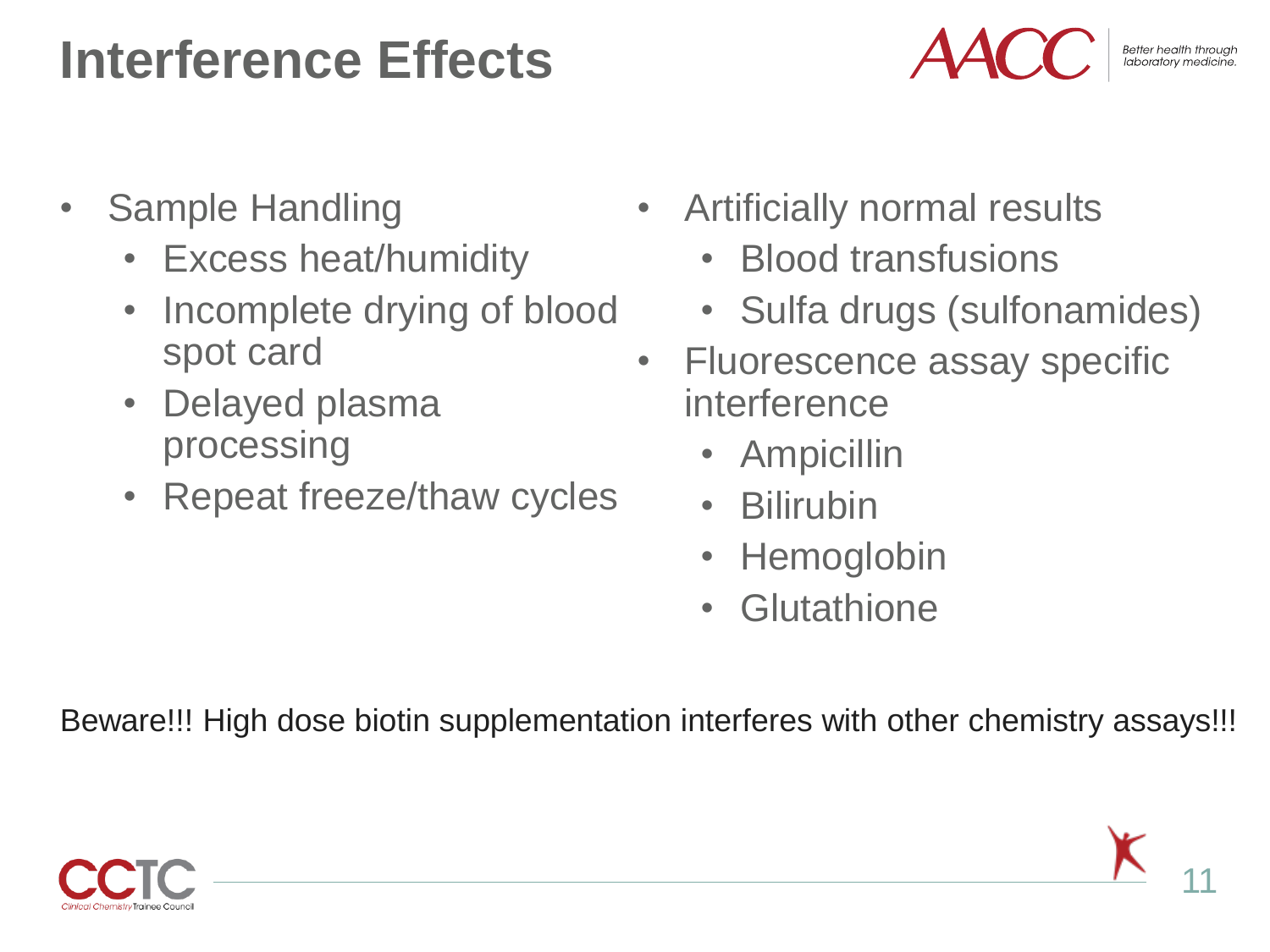#### **Biotinidase Deficiency is Ideal for Newborn Screening**

Guiding Principles for Population Screening

- 1. Important health problem with known natural history
- 2. Suitable (aka easy) test
- 3. Accepted treatment for identified patients
- 4. Infrastructure to diagnose and treat
- 5. Cost effective
- 6. Testing acceptable to population

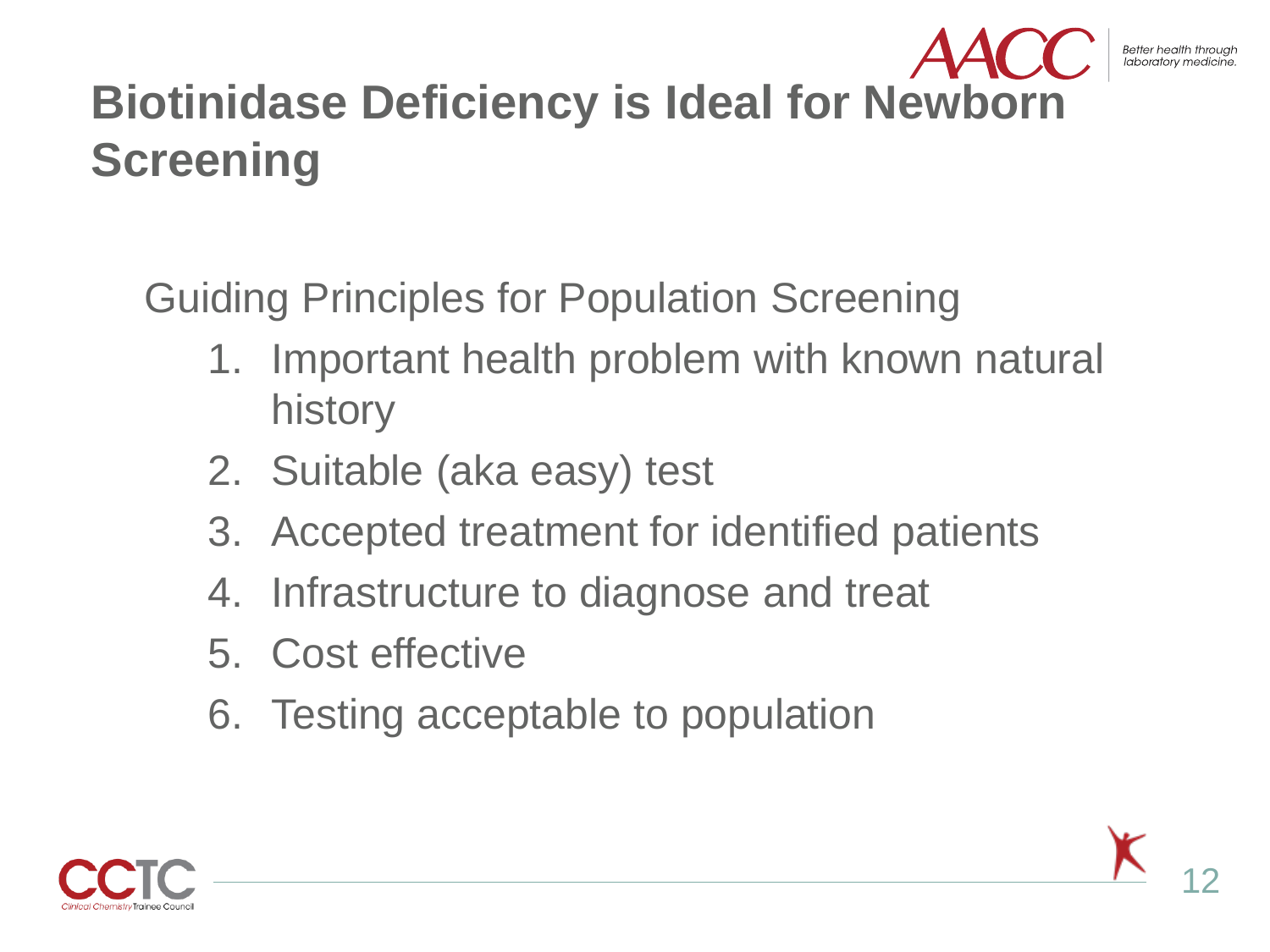## **Main Points**



- Biotinidase deficiency is a systemic enzyme defect that results in a variety of clinical features.
- The disease is completely treatable with oral biotin (vitamin B7) supplementation.
- Measuring enzyme activity in plasma is the most rapid and specific means of diagnosing a patient.

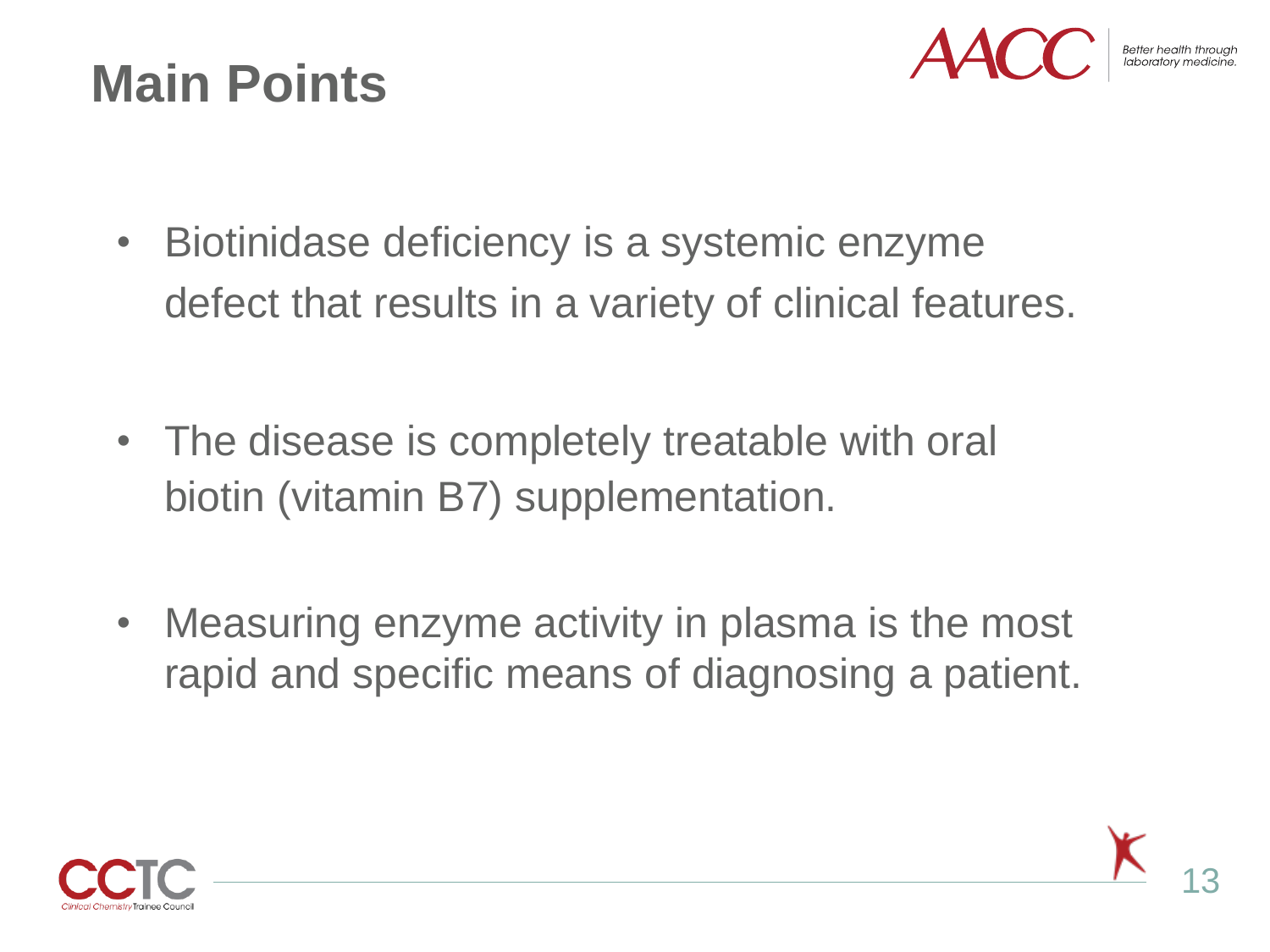

#### **References**

- 1. Strovel ET, Cowan TM, Scott AI, Wolf B. Laboratory diagnosis of biotinidase deficiency, 2017 update: a technical standard and guideline of the American College of Medical Genetics and Genomics. Genet Med 2017; online only.
- 2. Wolf B. Biotinidase deficiency. GeneReviews. <https://www.ncbi.nlm.nih.gov/books/NBK1322/> (updated June 2016).
- 3. Colon PJ and Greene DN. Biotin Interference in Clinical Immunoassays. J Appl Lab Med 2018;6:941-951.
- 4. Dobrow MJ, Hagens V, Chafe R, Sullivan T, Rabeneck L. Consolidate principles for screening based on a systematic review and consensus process. CMAJ 2018;190:E422-E429.

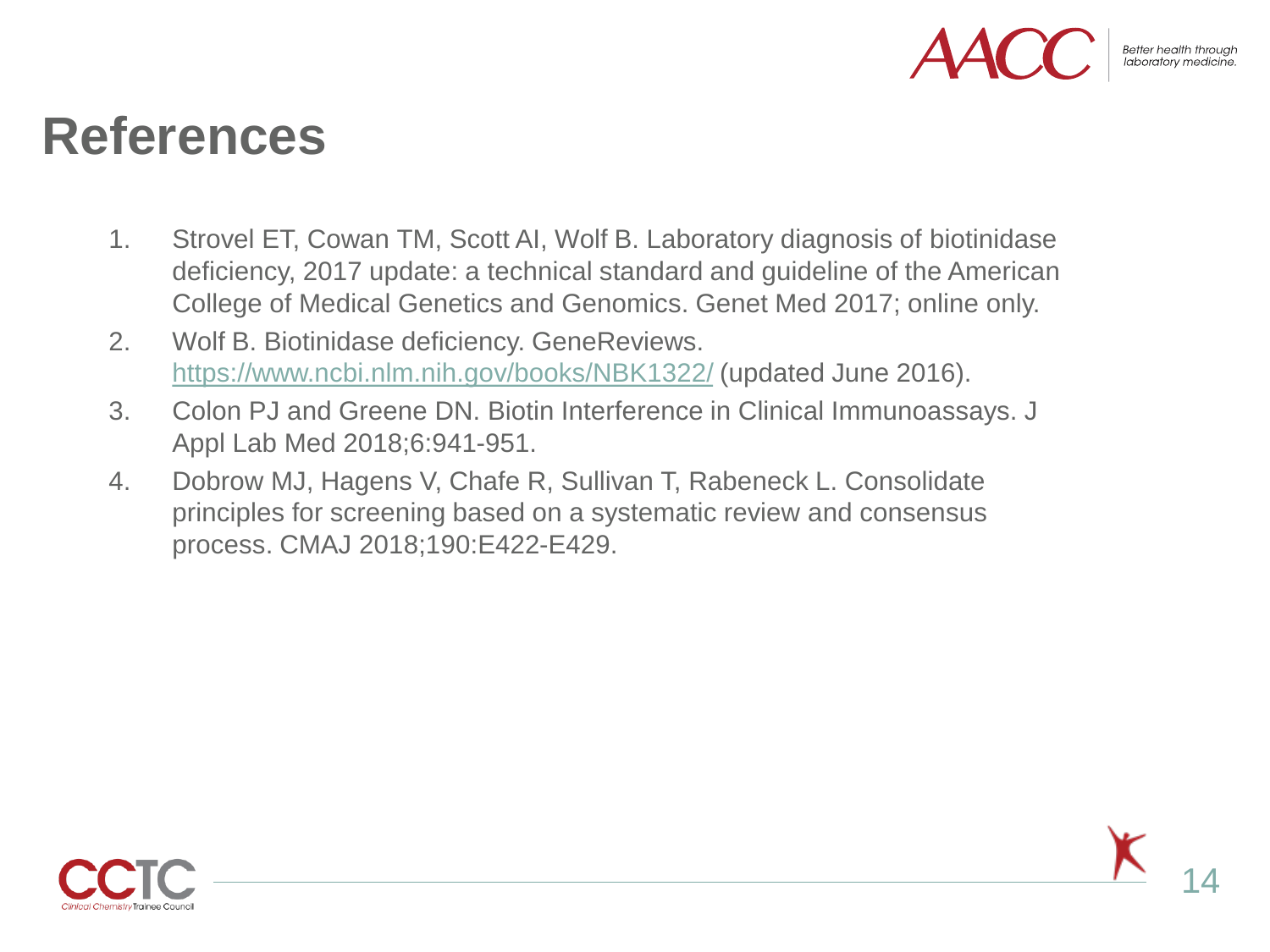

Better health through

#### **Disclosures/Potential Conflicts of Interest**

*Upon Pearl submission, the presenter completed the Clinical Chemistry disclosure form. Disclosures and/or potential conflicts of interest:*

- **Employment or Leadership: Laboratory Director of** Biochemical Genetics at Seattle Children's Hospital
- **Consultant or Advisory Role:** No disclosures
- **Stock Ownership:** No disclosures
- **Honoraria:** No disclosures
- **Research Funding: The Seattle Children's Academic** Enrichment Fund and The Mitochondrial Research Guild
- **Expert Testimony: No disclosures**
- **Patents:** No disclosures